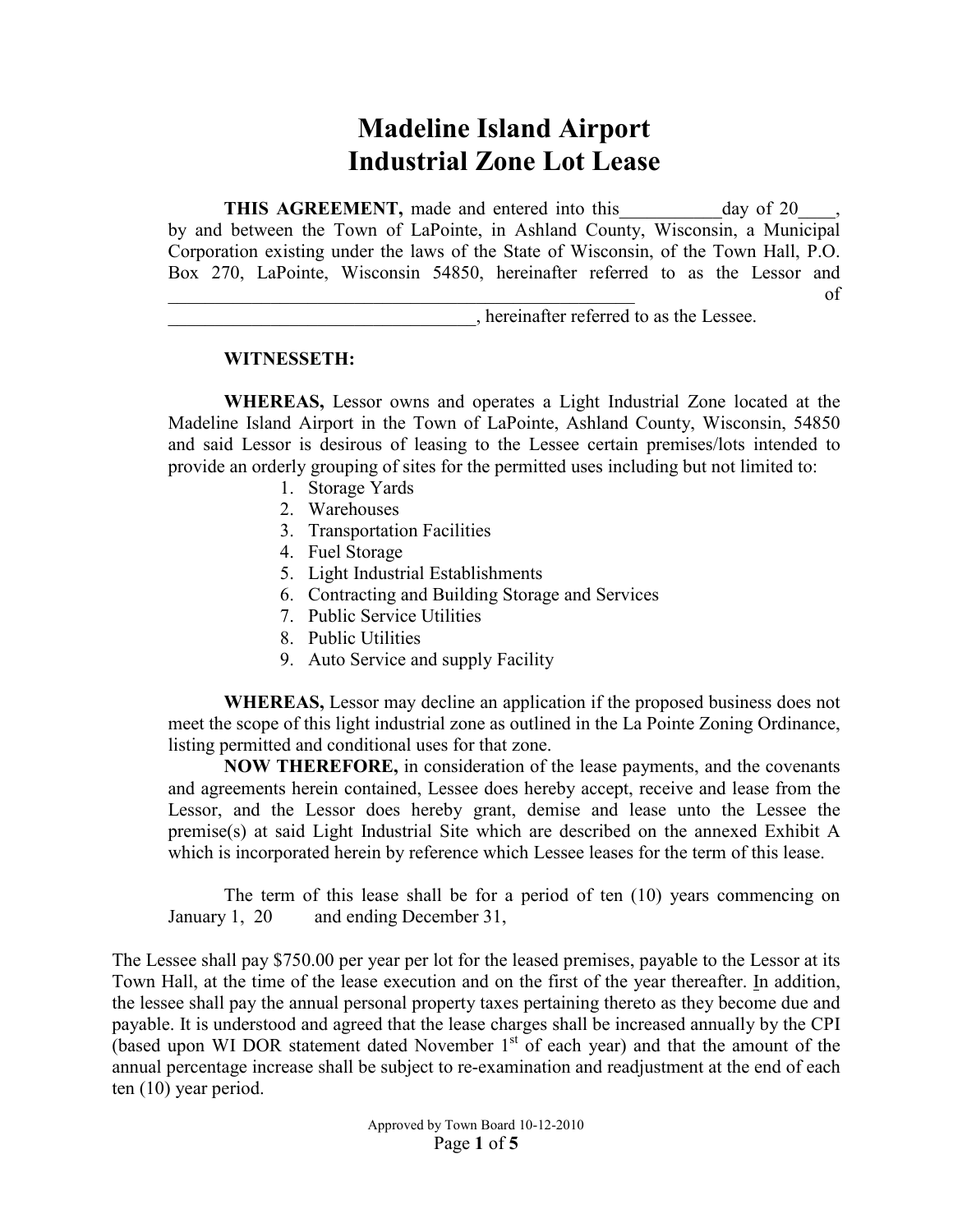Lessor will have no obligation to do site preparation for any lot in the LZ light industrial zone. Despite the lack of any such obligation the lessor in its sole discretion may or may not do some site preparation depending on the circumstances relating to a particular lot.

Lessee shall not assign this lease in whole or in part nor sublet the premise or any part thereof without the prior written consent of the Lessor. If the Lessor permits an assignment or a sublease, such permission shall in no way relieve the Lessee or the Lessee's liability under this lease.

Lessee agrees to obey all lawful orders, rules and regulations of all governmental authorities. Lessee agrees to obey all laws, regulations and ordinances of the Town of LaPointe, Ashland County, the State of Wisconsin and the United States of America. Lessor may make such reasonable rules governing the premises as Lessor deems necessary. Lessee agrees to observe and comply with all such rules and any violation of the rules shall be deemed a breach of this lease.

The Lessor reserves the right to approve the style, color, and size of any buildings erected on the premise. New buildings constructed will be required to proceed through the normal steps of obtaining a building permit as required by the Town of LaPointe, County of Ashland, and State of Wisconsin, and any other government agency requirements. Minimum setback requirements shall be complied with according to the dimensional requirements set forth by the Town of LaPointe, County of Ashland, and any other government agency.

Lessee will obtain all necessary land use and building permits. Appurtenant locations for such things as propane tanks, wells and holding tanks shall be approved by the town foreman.

Lessee shall protect, defend, indemnify and hold Lessor and all of the Lessor's officers, agents, employees and representatives harmless from any and all demands, claims, losses, damages, costs and expenses associated with, relating to, or arising from, directly or indirectly, any act, omission, occurrence or incident involving damage to property or injury or death to persons happening on leased premises. This provision shall be broadly interpreted so as to afford maximum protection to Lessor from all claims of any nature or kind whether based on tort or contract.

Lessor will have no legal responsibility for damages caused to anyone by drainage or soil issues. There are drainage issues on some of these sites and Lessee accepts his lot or lots as is.

Location of underground utilities is a lessee responsibility.

Lessee will be assigned the lowest numbered unleased lot.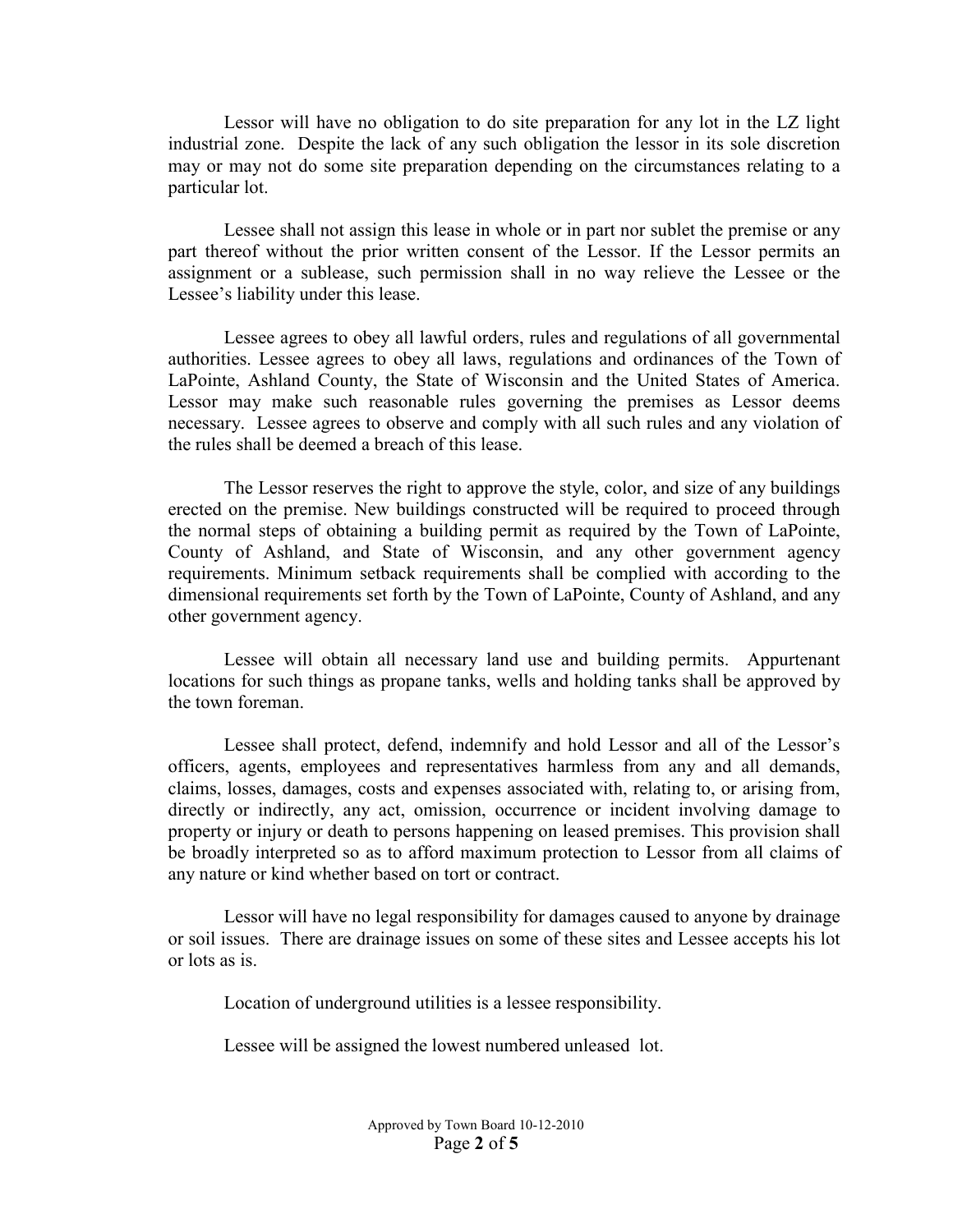During the time this lease or any renewal or extension hereof is in effect, Lessee shall be responsible for obtaining and maintaining adequate insurance protecting and covering any and all property which is present in or on Lessor's premises which is used, owned, possessed or controlled by lessee or any agent, employee or representative of Lessee. Lessee hereby releases Lessor and all of Lessor's officers, agents, employees and representatives from any and all liability, responsibility and obligation for any loss or damage to property occurring on Lessor's property. Lessee agrees not to make or permit use of the premises for anything that would adversely affect coverage of the premises under a standard fire and extended insurance policy.

The Lessee shall, at Lessee's expense, insure said premise and/or buildings against fire, wind, hail, and liability, and a copy of the policy shall be mailed to the Town Clerk of Lessor on each renewal date. The Lessee shall maintain liability and property damage insurance, covering the leased premises, issued by an insurance company authorized to do business in the State of Wisconsin with property damage coverage limits of at least \$100,000.00 and a liability coverage limits of at least \$1,000,000 per occurrence and \$2,000,000 aggregate. Lessor agrees to extend to the Lessee the same fire and police protection as other residents in the Town of LaPointe. Lessor makes no representations or warranties as to the effectiveness of such protection. A copy of this policy will be provided to the town clerk on each renewal date of the policy.

The Lessee will maintain the structures occupied by him and the surrounding land premises in good order and make such repairs as necessary. Should Lessor determine the area to be offensive the Lessor may request that the area be surrounded by a fence or wall to keep said area screened from the public view. Lessee agrees that no signs or advertising matter may be erected without the consent of the Lessor.

The Lessee will be held responsible for any damages or contamination of the leased site. The Lessee is responsible for hazardous substance disposal and contamination cleanup.

Lessor agrees to remove snow from roadways in a suitable time after a snowfall. Lessor will have no liability for damages under any legal theory for doing or not doing any maintenance.

The Lessor has the right to inspect the leased site to confirm compliance with the lease, and applicable local ordinances, codes and State statutes. Inspections will be conducted at agreed upon times and with reasonable advance notice.

Lessee may, but is not required to, put up a building on the leased premises. If a building is constructed then in consideration of the agreements herein contained, at the termination of this lease agreement, on or before

20\_\_\_\_\_, Lessee at its option shall have the right to elect either of the following:

1. To remove buildings and any equipment and attachments hereto, from Lessor's property. Any removal, including removal of all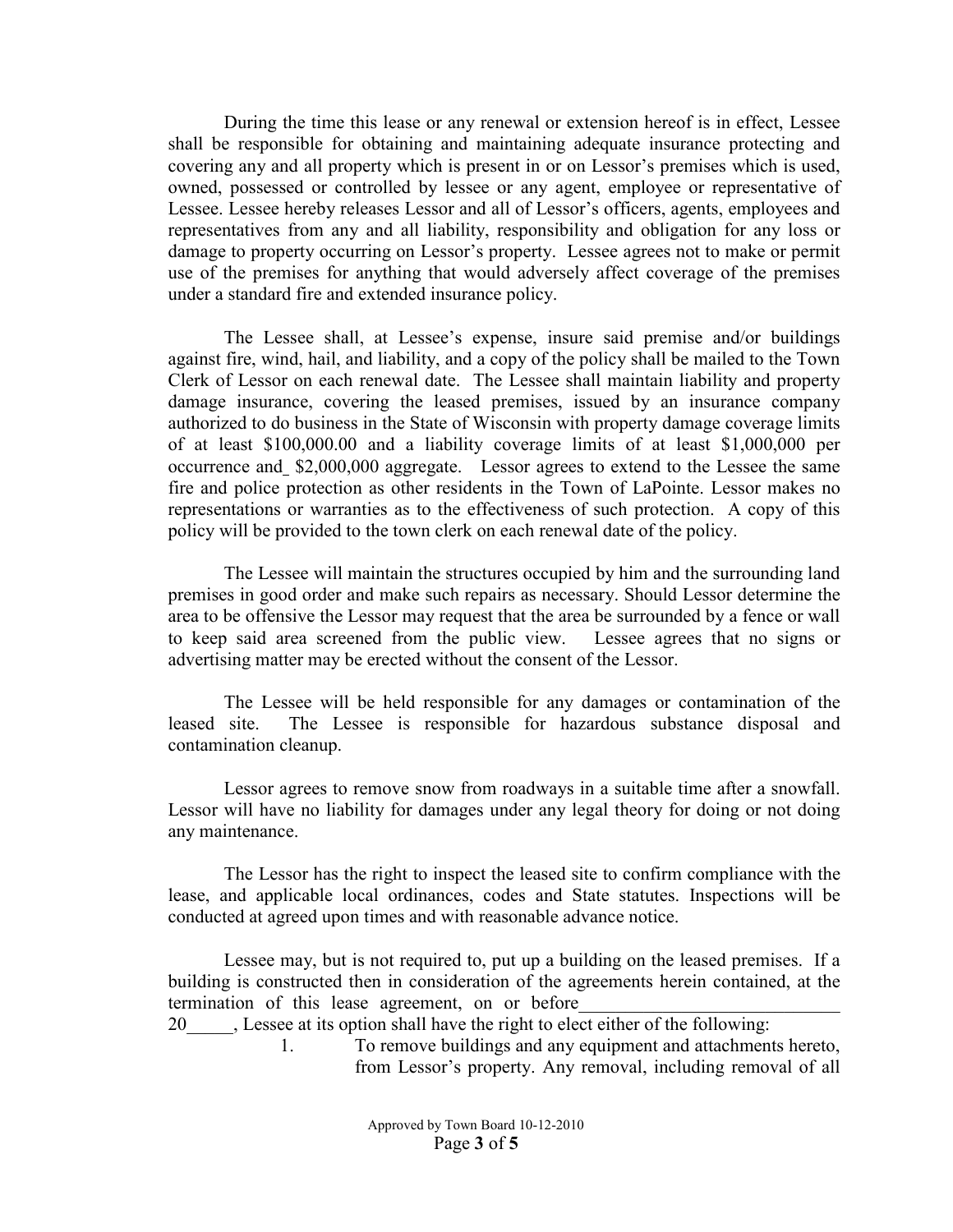debris, shall be the obligation of the Lessee. Lessee shall restore Lessor's property to its original condition.

- 2. To renew this original lease agreement or to enter into a new lease agreement for an additional period of ten (10) years on substantially similar terms for rental of the property that the Lessee currently leases.
- 3. If the building is removed it shall be done within sixty (60) days of the end of the lease. If the building is not removed by the end of the lease period Lessee shall be responsible for another one (1) year rental payment.

Failure on the part of the Lessee, with the exception of the death of the Lessee, to pay the rent hereunder within thirty (30) days after the same shall become due shall authorize the Lessor, at its option and without legal proceeding, to declare this lease void, cancel the same, and reenter and take possession of the premises. In such event, the Lessee shall have thirty (30) days to remove the building and all appurtenances thereto belonging to the lessee or the property shall be considered abandoned. This is in addition to any other remedy Lessor has under Wisconsin law.

If the lessee shall leave any property on the premises for over 30 days after vacating or abandoning the property, Lessor shall have the right to dispose of the property as provided by law.

If Lessee shall violate any of the restrictions in this lease, or shall fail to keep any of its covenants after written notice to cease such violation and shall fail to correct such violation within thirty (30) days, the Lessor may, if it so elects, terminate the same and take possession of the premises removing Lessee with such force as is reasonably necessary.

The Lessee is advised that the subject property is located at the Madeline Island Airport in a noise-impacted area; that these present and future noise impacts might be annoying to users of the land for its stated purpose and might interfere with the unrestricted use of the property for its intended use; that these noise impacts might change over time by virtue of greater numbers of aircraft, louder aircraft, seasonal variations, and time-of-day variations; that changes in airport, aircraft, and air traffic control operating procedures or in airport layout could result in increased noise impact. There may also be objectionable dust and fumes caused by aircraft operating at the airport.

The Lessee may not generate electrical interference with radio communication between the airport and aircraft or to make it difficult for flyers to distinguish between airport lights and others, or to cause glare in the eyes of flyers using the airport, or to impair visibility in the vicinity of the airport, or otherwise to endanger the landing, takeoff or maneuvering of aircraft.